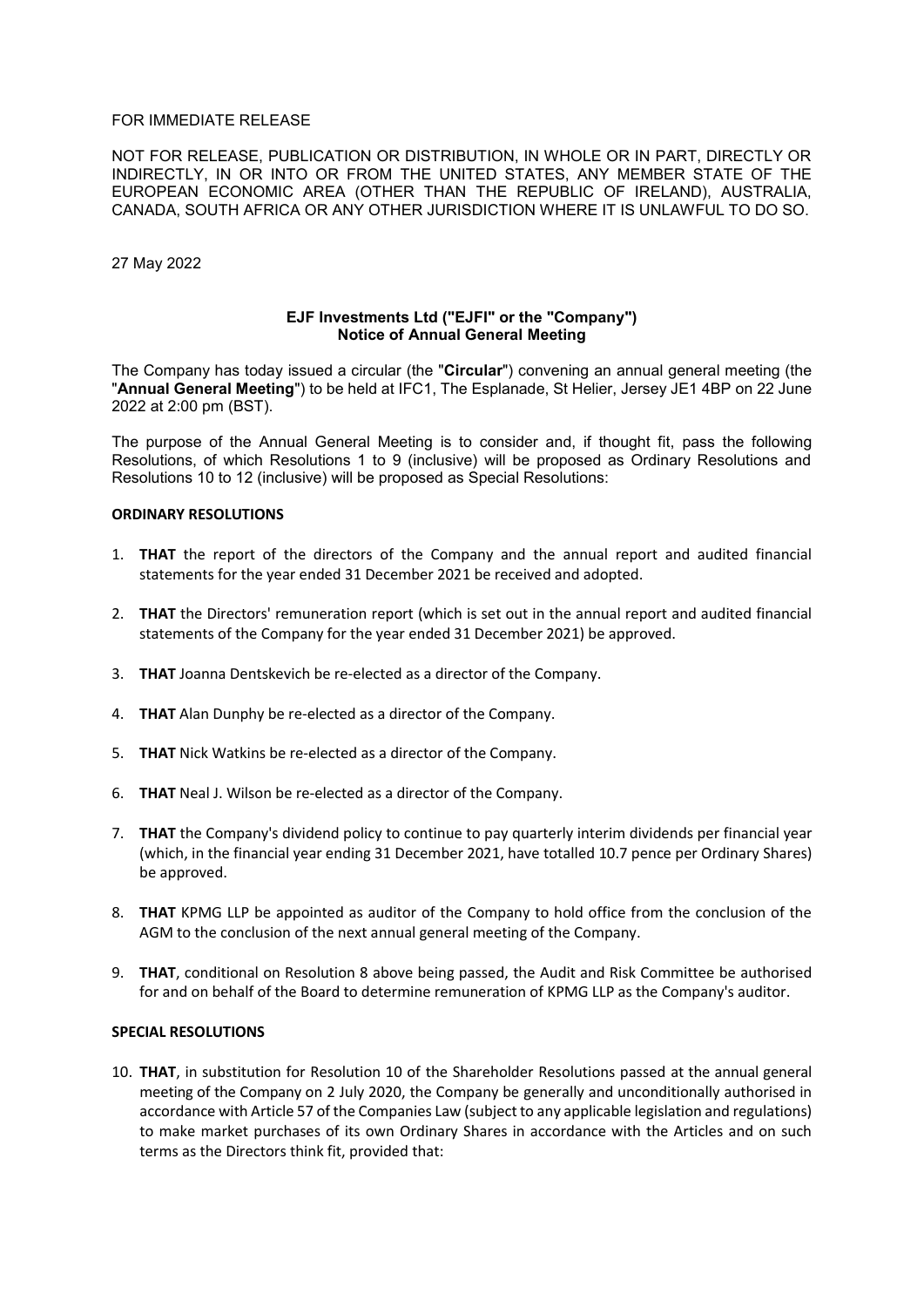- (a) the maximum aggregate number of Ordinary Shares authorised to be purchased is 9,165,665 (representing approximately 14.99 per cent. of the total issued ordinary share capital (exclusive of Ordinary Shares held in treasury) as at the Latest Practicable Date prior to the publication of this Notice of Annual General Meeting);
- (b) the minimum price, exclusive of any expenses, which may be paid for an Ordinary Share is one pence per Ordinary Share (or equivalent in any other currency); and
- (c) the maximum price, exclusive of any expenses, which may be paid for an Ordinary Share is an amount equal to the higher of:
	- (i) 105 per cent. of the average of the middle market quotations for an Ordinary Share (as derived from the Daily Official List of the London Stock Exchange) for the five Business Days immediately preceding the day on which such Ordinary Share is contracted to be purchased; and
	- (ii) the higher of:
		- I. the price of the last independent trade of an Ordinary Share; and
		- II. the highest current independent bid for an Ordinary Share on the trading venue where the purchase is carried out,

and the authority hereby conferred shall expire at the conclusion of the next annual general meeting of the Company (or, if earlier, close of business on 21 June 2023) (unless previously revoked, varied, renewed or extended by the Company in general meeting), save that (i) the Company may make a contract to purchase Ordinary Shares under this authority before the expiry of the authority which will or may be executed wholly or partly after the expiry of such authority, and may make a purchase of Ordinary Shares in pursuance of any such contract; and (ii) the Company be generally and unconditionally authorised to cancel or hold in treasury any of the Ordinary Shares purchased pursuant to this Resolution 10 and the Directors may, at their discretion, subsequently cancel, sell or transfer such Ordinary Shares held in treasury in accordance with Article 58A of the Companies Law.

- 11. **THAT** the Directors of the Company be and are hereby generally and unconditionally authorised to allot and issue (or to sell Ordinary Shares from treasury) an aggregate of up to 7,695,370 Ordinary Shares, representing approximately 10 per cent. of the Company's total issued ordinary share capital (inclusive of Ordinary Shares held in treasury) as at the Latest Practicable Date prior to the publication of this Notice of Annual General Meeting, for cash in whatever currency and at whatever price they may determine as if any pre-emption rights conferred by the Articles did not apply to such allotment and issue (or sale from treasury), such authority to expire on conclusion of the next annual general meeting of the Company (or, if earlier, 21 June 2023) save that the Company may, at any time prior to the expiry of such authority, make an offer or enter into an agreement which would or might require the allotment of Ordinary Shares in pursuance of such an offer or agreement as if such authority had not expired. For the avoidance of doubt this authority:
	- (a) is independent to and shall replace the authorities granted by Resolutions 11 and 12 of the Shareholder Resolutions passed at the annual general meeting of the Company on 1 July 2021;
	- (b) may be used at any time in favour of the Manager in satisfaction of any incentive fees due to it under and in accordance with the terms of the Management Agreement.
- 12. **THAT** the Directors of the Company be and are hereby generally and unconditionally authorised to allot and issue (or to sell Ordinary Shares from treasury) an aggregate of up to 7,695,370 Ordinary Shares, representing approximately a further 10 per cent. of the Company's total issued ordinary share capital (inclusive of Ordinary Shares held in treasury) as at the Latest Practicable Date prior to the publication of this Notice of Annual General Meeting, for cash in whatever currency and at whatever price they may determine as if any pre-emption rights conferred by the Articles did not apply to such allotment and issue (or sale from treasury), such authority to expire on conclusion of the next annual general meeting of the Company (or, if earlier, 21 June 2023) save that the Company may, at any time prior to the expiry of such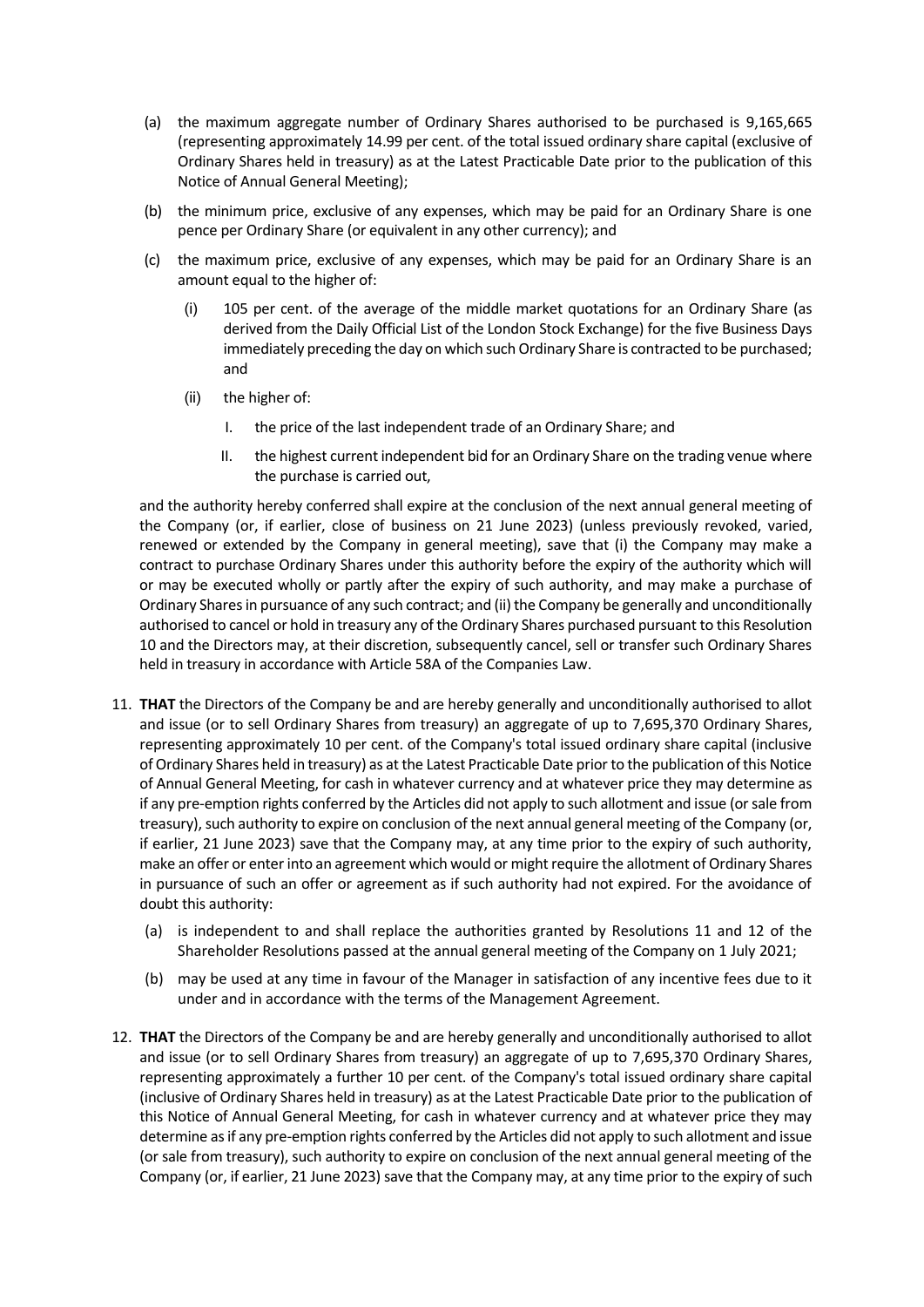authority, make an offer or enter into an agreement which would or might require the allotment of Ordinary Shares in pursuance of such an offer or agreement as if such authority had not expired. For the avoidance of doubt this authority:

- (a) is independent to and shall replace the authorities granted by Resolutions 11 and 12 of the Shareholder Resolutions passed at the annual general meeting of the Company on 1 July 2021;
- (b) is in addition to the authority to be granted pursuant to Resolution 11 above (if passed); and
- (c) may be used at any time in favour of the Manager in satisfaction of any incentive fees due to it under and in accordance with the terms of the Management Agreement.

# **RECOMMENDATION**

The Directors consider all of the Resolutions to be in the best interests of Shareholders as a whole and recommend that you vote in favour of the Resolutions, as the Directors intend to do in respect of their own beneficial holdings (if any).

A copy of the Circular will be uploaded to the National Storage Mechanism and will shortly be available for inspection at [https://www.fca.org.uk/markets/primary-markets/regulatory-disclosures/national](https://www.fca.org.uk/markets/primary-markets/regulatory-disclosures/national-storage-mechanism)[storage-mechanism.](https://www.fca.org.uk/markets/primary-markets/regulatory-disclosures/national-storage-mechanism)

A copy of the Circular will also be available on the Company's website at [https://www.ejfi.com/rns](https://www.ejfi.com/rns-announcements/shareholder-meetings/)[announcements/shareholder-meetings/](https://www.ejfi.com/rns-announcements/shareholder-meetings/)

Capitalised terms used but not defined in this announcement will have the same meaning as set out in the Circular.

# **ENQUIRIES**

# **For the Investment Manager**

EJF Investments Manager LLC Peter Stage / Matt Gill [pstage@ejfcap.com](mailto:pstage@ejfcap.com) / [mgill@ejfcap.com](mailto:mgill@ejfcap.com) +44 203 752 6775 / +44 203 752 6776

**For the Company Secretary and Administrator**

BNP Paribas Securities Services S.C.A Jersey Branch [jersey.bp2s.ejf.cosec@bnpparibas.com](mailto:jersey.bp2s.ejf.cosec@bnpparibas.com) +44 1534 709 198 / +44 1534 813 996

#### **For the Broker**

Liberum Capital Limited Darren Vickers / Owen Matthews / Lydia Zychowska +44 203 100 2222

#### **About EJF Investments Limited**

EJFI is a registered closed-ended limited liability company incorporated in Jersey under the Companies (Jersey) Law 1991, as amended, on 20 October 2016 with registered number 122353. The Company is regulated by the Jersey Financial Services Commission (the "**JFSC**"). The JFSC is protected by both the Collective Investment Funds (Jersey) Law 1988 and the Financial Services (Jersey) Law 1998, as amended, against liability arising from the discharge of its functions under such laws.

#### **LEI:** 549300XZYEQCLA1ZAT25

#### **Investor information & warnings**